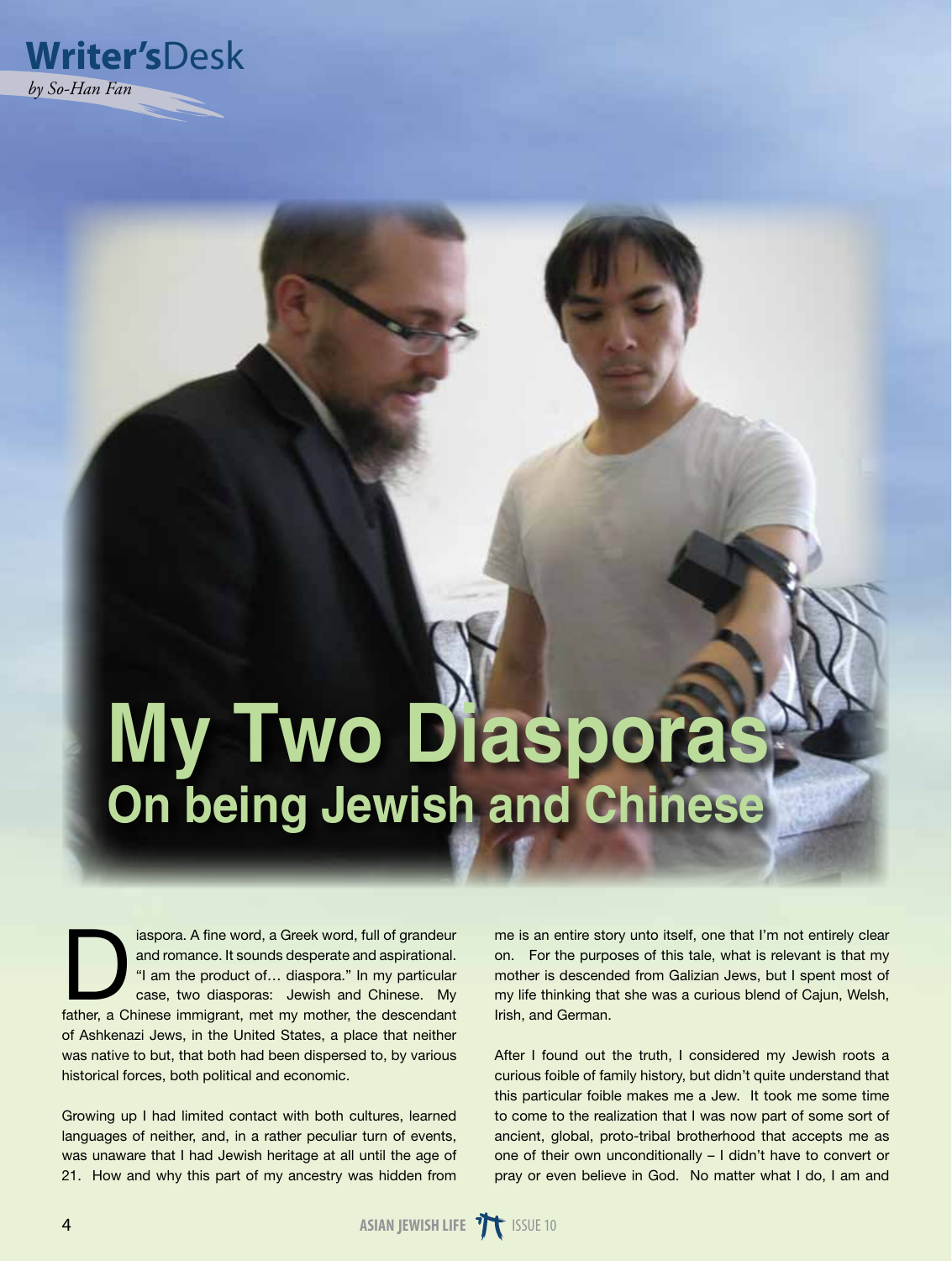

always will be a Jew in the eyes of the Jewish people – because it's my mother who is a Jew. That's the catch - apparently it's kind of an all-or-nothing situation.

Some people will tilt their heads and squint and tell me they can see the Jew in me – usually in profile – but it's not what people think when they first see me. They mostly only see someone Chinese. I remember being teased for being Chinese, but at least I was always accepted as Chinese by Chinese people because of the Chinese surname I inherit from my father. This makes me "Chinese" in a way that a half-Chinese person with a foreign surname is not.

I was interested in my Chinese heritage from a young age but never had any friends who were Chinese or even Asian. I was interested in kung fu and Chinese art and Taoism, but I didn't learn the language growing up and, besides eating a lot of Chinese food, I didn't have a very traditional Chinese upbringing.

## The Middle Kingdom

In 2009 I received my economic stimulus money and two tax returns at the same time, amounting to about \$1100. I used the money to buy a one-way ticket to China and 8 months later, armed with half a Rosetta Stone's worth of Mandarin, moved to Chengdu, hometown of the Giant Panda and capital of Sichuan province. I lived there for two and a half years, learned to speak Chinese, and did research for an environmental NGO among a slew of other odd jobs. I visited my relatives in Hong Kong and traveled all over the Southwest. As intended, I learned lots of neat things about China and my heritage along the way. I learned that most Chinese people don't actually eat dog but that donkey is incredibly delicious. I learned that you can make a lot of money in China if you're foreign, even if you have no talent, provided you also have no self-respect. I learned that I, as the oldest male child in the family, am to inherit a book of names of all the family patriarchs going back through history for dozens of generations.

## Hebreween

Less predictably, it was also in China that I became interested in Judaism. This is another story for another time, but suffice to say that it involved my much more, shall we say, Jewy cousin visiting and taking me to a Purim party held at the local Chabad house. I went dressed as Communist Mario - all I knew about the holiday is that it is kind of like Jewish Halloween. We read the Megillah Esther and ate hamantaschen; I shared my unusual story, everyone found it very interesting indeed, and then we all drank- heavily.

Without getting too bogged down in the details of my past, it is important to note that I was raised Christian, in Texas. I rejected that religion when I was 16, long before I knew I was a Jew, and ever since I have had a deep suspicion of anything I perceive as proselytizing. If someone comes up to me and starts telling me about the "good news," it had better not be something that happened 2,000 years ago.

So Purim was a nice, gentle introduction to Judaism for me because it first and foremost satisfied my "animal soul" with the three C's – Costumes, cookies, and the consumption of alcohol. I became fast friends with the young rabbi, Dovi, and his wife Sarale, who had just moved to Chengdu a week or two prior. He was the first person to drive home to me the idea that I AM a Jew, completely a Jew, without having to do anything religious. It was a fact before I even had the knowledge of it. Had he been preachy or tried to immediately draw me into an observant Jewish lifestyle, I probably would not have gone back. But he didn't; he was more interested in drinking and dancing and singing songs, which are all things I can get behind.

## The Accident of Birth

I went back to the Chabad house every day that week, not out of a newfound sense of religious zeal but because I wanted to hang out with my friend Dovi. We drank and smoked cigarettes. I talked to him about my life and he talked to me about his, which, because he is a rabbi who was raised in a Hasidic household, ended up being mostly about Judaism. He never tried to tell me what I "should" do as a Jew, but rather made me aware of what he "should" do as a Jew and also reinforced to me that that world, his world, is fully accessible to me, should I choose to embrace it, simply because of the accident of birth. Having lived my whole life in a world of halves – half Chinese, half American, never having a distinct cultural identity or peer network – it was nice to be fully included in something.